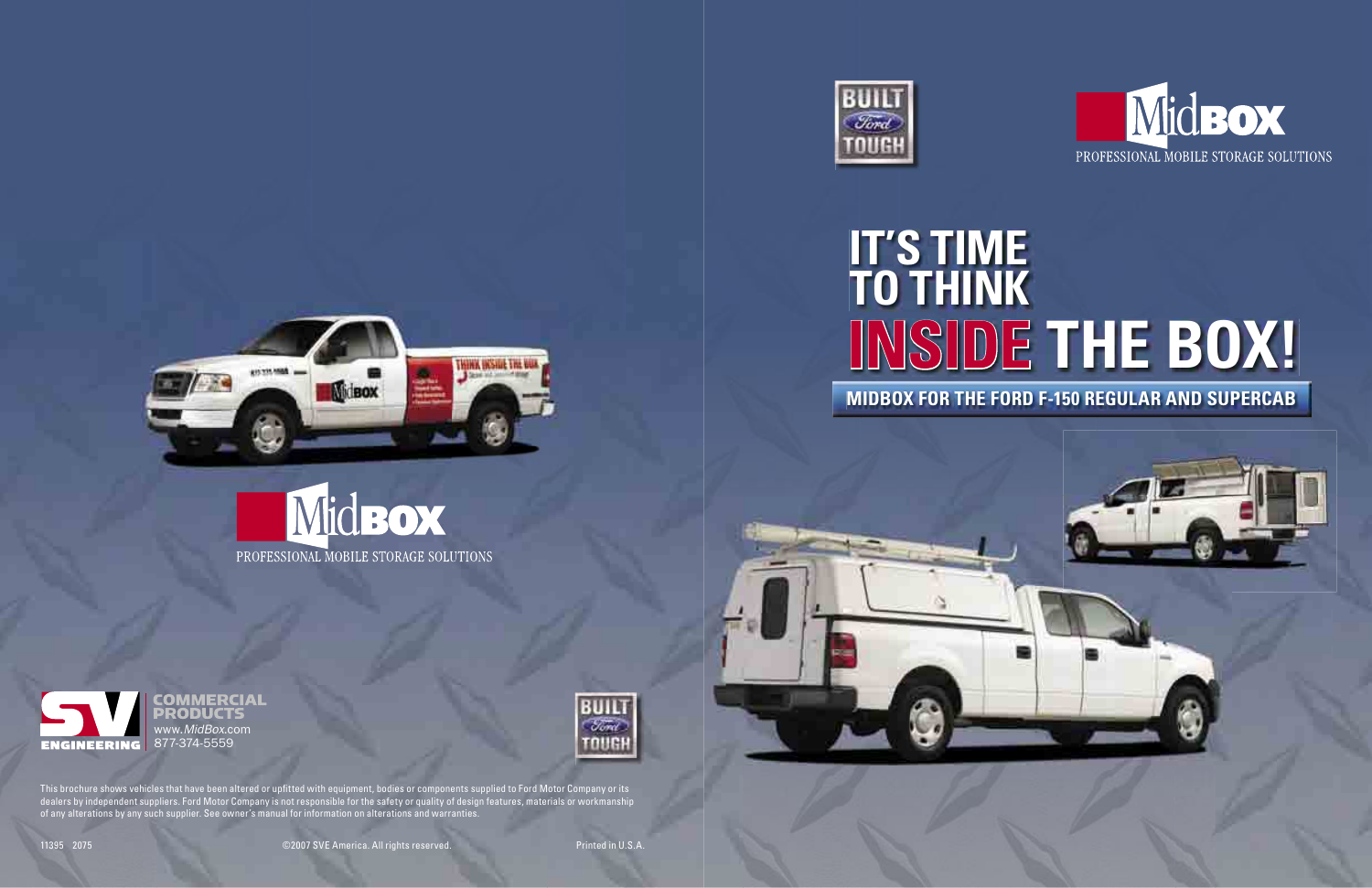MidBox is Ford Motor Company's approved option that combines an integrated F-150 exterior appearance with a flexible interior that offers 26.3 cubic feet of space and holds up to 500 pounds inside.

Inconspicuously located behind the cab and to the front of the pickup bed, MidBox is accessible from both sides of the vehicle. In addition, both sides lock for secure storage and, for added convenience and security, the same key that operates the driver's door lock is used to lock the MidBox … so no additional keys are needed!

The MidBox for the F-150 Regular and SuperCab is unsurpassed for security, convenience and workability. Check it out at your Ford dealer today.

SVE Commercial Products is partnered directly with Original Equipment Manufacturers (OEM) to provide your operation unmatched service and support coast-to-coast. With complete in-house engineering and manufacturing, SVE Commercial Product's dedicated staff designs, develops and fabricates full-vehicle solutions designed to meet your  $|$ specific needs.

Designed for maximum security, the MidBox's latches with double-bitted keys and lock tumblers provide unsurpassed safekeeping of equipment and supplies. And the original equipment Ford door handles and locks match those on the vehicle cab, so a truck featuring MidBox boasts an integrated, original equipment appearance. In addition, heavy-duty door seals make the interior weatherand dust-resistant, and the low-profile design will not block rearward view. If desired, the MidBox can easily accommodate a topper.

Performance and safety are hallmarks of all MidBox installations. Working with OEM design offices, SVE engineers ensure applications meet OEM performance, durability, styling and overall fit and finish standards including:

**• Proper Axle Loading, Payload Specifications and Center of Gravity Requirements.** Individual analysis is performed



- **OEM Chassis Components for Safety and Durability.**  For example, MidBox incorporates OEM door hardware for both the convenience of a common key and to help maintain original equipment styling.
- **Optimum Structure Integrity.** The structural integrity of the vehicle is maintained using pre-existing mounting holes and support points.
- Meeting All Standards and Specifications. All MidBox components meet Federal Motor Vehicle Safety Standards and Original Equipment Manufacturer specifications.

# **TOUGH OEM PRODUCTION STANDARDS MEAN ONE TOUGH PRODUCT**



Standard MidBox application features a low profile design that does not block rearward view.

to determine and ensure equipment placement and payload requirements are met.



## **CUSTOM SECURITY, FLEXIBLE CONVENIENCE**

**I** f you're looking for a flexible, yet customizable, s<br>system for the back of your truck that combines **F** f you're looking for a flexible, yet customizable, storage maximum security with optimum convenience … you need look no further than MidBox.



MidBox with custom topper provides added storage and security.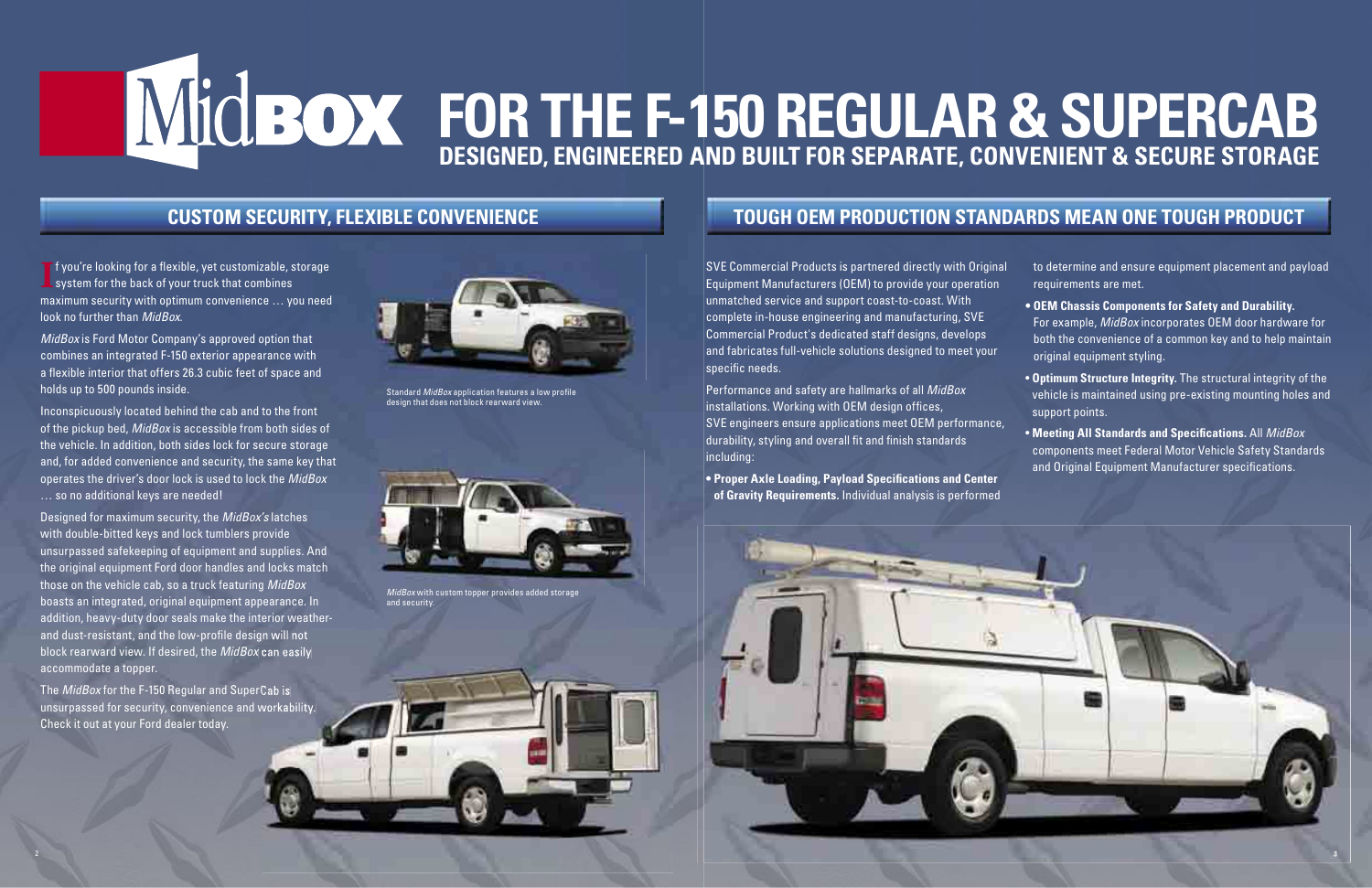space of the 8' bed and provides *usable* space. Bed tool boxes are mounted on the top of the bed rails and do not provide also leave blocked off areas that rob you of storage space.

**Rust Resistant Steel Construction.** Utilizes 10-gauge and 16-gauge steel panels with a powder-coated surface that provides a tough, durable, corrosionresistant finish.

# **FEATURES SO UNIQUE, YOU WON'T BELIEVE THEY'RE STANDARD**

**M** *idBox* has so many exclusive features and usable space<br>that it simply can't be compared with other offerings. When integrated with the Ford F-150, *MidBox* provides secured convenient access and visibility into the storage area. They storage from the environment without eliminating stowage space from your vehicle. The *MidBox* maintains the cubic foot

 **Rugged Construction.** Double-paneled doors and factory hardware provide strength and security.

**I** t's all about accessibility, usable space, organization<br>and speed. *MidBox* increases your storage and carrying t's all about accessibility, usable space, organization capacity and provides the ability to access those hard-toreach areas of the bed— those sections you normally have





**Heavy-Duty Door Seals.** Commercial-grade weatherstripping makes the interior compartment weather- and dust-resistant.

**360° Visibility.** Low profile design will not block rear vision … no obstructions, no blind spots (when not equipped with an optional topper).

**Durable Performance.** Industrial-grade door hinges and hardware provide years of trouble-free service and durability.

**Easily Accessible.** MidBox mounts across the back of the vehicle, between the cab and rear bed, and is accessible from both sides. Custom toppers designed to meet individual business needs are also available.

Large Payload. Configured with one of the largest payload and secured storage solutions.



 **Seamless Appearance.** Designed to seamlessly integrate with the vehicle's body lines and bed configuration.

## **MORE STORAGE SPACE MORE ORGANIZATIONAL CAPACITY**

**Sturdy Installation.** Maintains the structural integrity of the vehicle by only using existing mounting holes and support points.

to crawl into or reach over the side to access. With MidBox, all of these areas are now converted to usable, workable space.



**Standard 5.5 Foot Bed.** MidBox incorporates the production 5.5 foot style side bed.

> **Ford OEM Door Latch.** Durable and secure, these locks use a single key (keyed to the vehicle ignition) and match the vehicle's factory look for a seamless original equipment exterior.

 **Meets Original Equipment Performance and Appearance Standards.** Designed and engineered to meet or exceed rigid original equipment production and performance criteria.

 **Exact Color Match.** Available in Ford F-Series production colors.

**Contoured Doors.** Integrate with vehicle styling.

 **Dent Resistant Exterior Door Panels.** Made from TPO (Thermoplastic Elastomer Polyolefin) plastic, these doors not only match the vehicle's body panels, but resist those normally unavoidable scratches and dents. In addition, a steel inner door panel beneath the composite outer panel surface provides optimum security.



**Ford OEM Door Handles.** Contoured doors and original equipment factory door handles and hardware maintain the sleek styling and integrity of the vehicle's design.

 **Secure Storage.** Doors lock on both sides, for maximum security.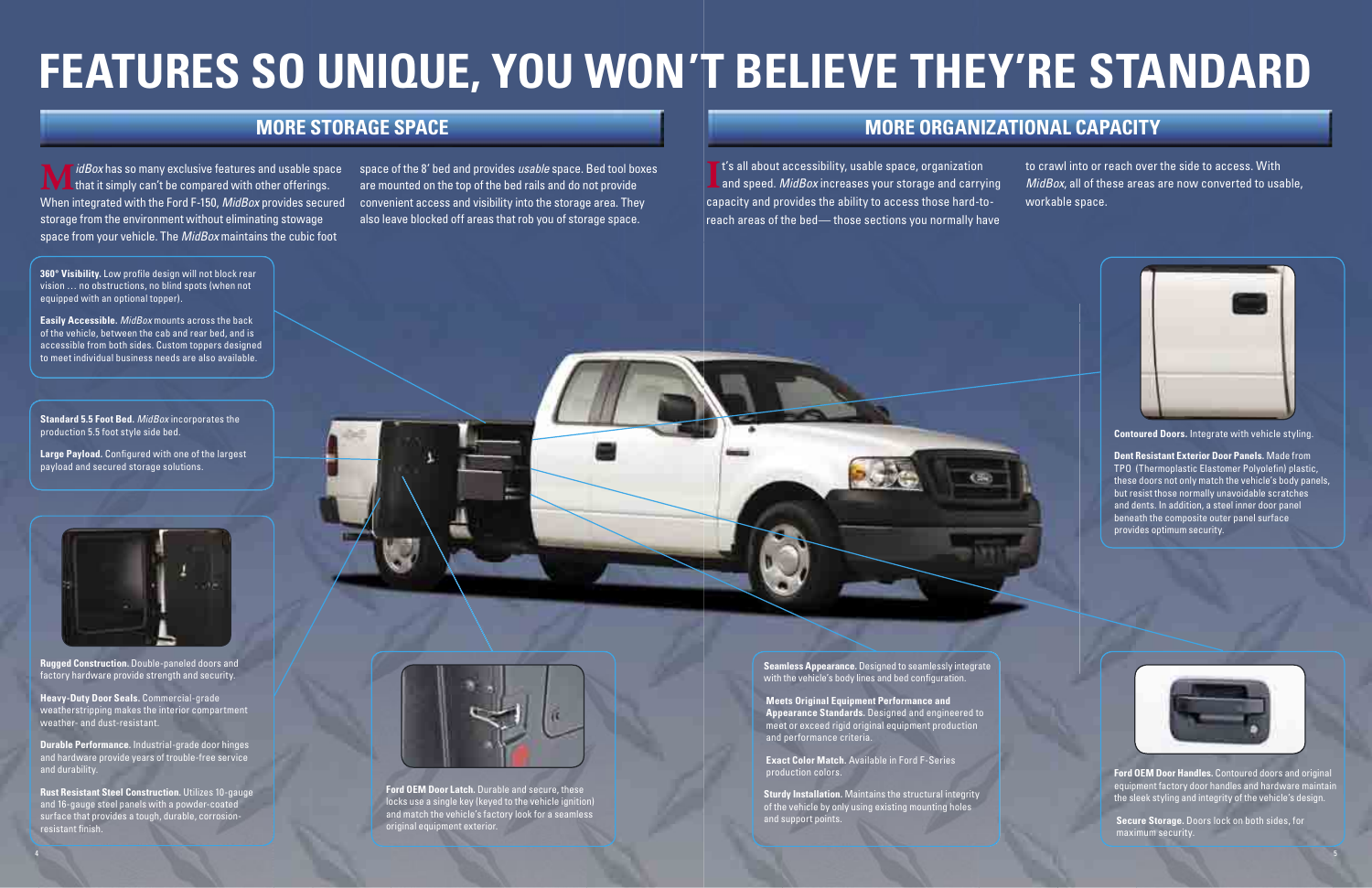# **CUSTOM OPTIONS DESIGNED FOR YOUR BUSINESS NEEDS**

**Lustomize your vehicle according to your specific** market and business requirements. See your MidBox representative for additional details, as well as information on available options not shown.



**MidBox Compartment Lights** Door activated dome lights on each side of MidBox interior provide added interior visibility.





Two-, three- and four-drawer configurations are available. Also available without drawers for storage of large containers.





### **Custom Drawers**

Helps prevent cargo from moving while providing truck bed floor protection. Made from extra-tough nylon reinforced rubber nearly a half inch thick that won't crack or break, even in extreme heat and cold. Raised floor ribs match truck bed style, and a knobby mat underside keeps each mat in place, allowing airflow for moisture evaporation. Rubber mat can be removed for easy cleaning. Extra thick rubber construction provides up to 50 percent more protection than an average mat.



#### **Custom Molded Bed Mat**

**Custom Toppers** Both composite and aluminum construction available with shelf and bin configurations to suit individual requirements.

#### **Slide-Out Tray**

Makes loading and unloading equipment and tools a breeze. Features a fully retractable steel tray, 18" wide by 29" deep, capable of holding up to 250 pounds fully extended. Constructed of heavy-gauge steel powder-coated for a tough corrosion resistant finish, the tray features a 2-inch high flange with four tie-down points to secure items. Like the Slide-Out Tool Drawers, the tray features a locking mechanism in both the closed and fully extended positions.





**Ladder Racks** Both dual and single racks are available.

**Conduit Tubes** Available in 6" diameters.

#### **Center Divider Panel** The optional center divider panel allows you to separate the MidBox into two individual compartments. This helps organize items inside the MidBox and keeps items from shifting side to side.



# **RACKS, BED MATS, ELECTRONICS & MORE ... ALL YOU NEED FOR YOUR SPECIFIC MARKET REQUIREMENTS**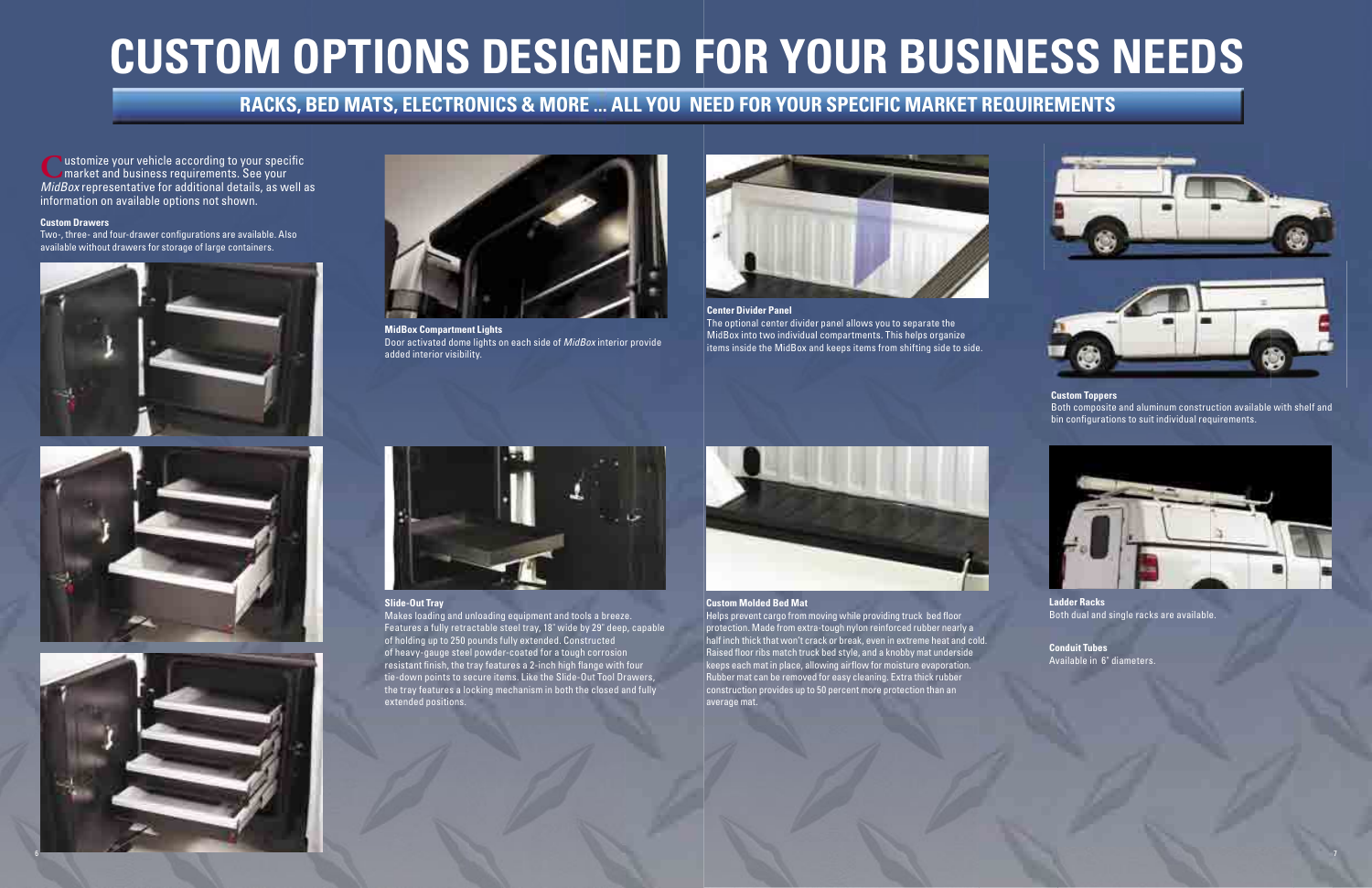The MidBox is available in Oxford White for both the Regular Cab and SuperCab F-150. XL and XLT Trim levels are also available on the MidBox. The MidBox is also available in VSO color options, including, but not limited to the following colors.

## **DIMENSIONS & CAPACITIES**

Door Height 25.5"



Made of heavy-gauge steel construction and durable powder-coat finish, these drawers are up to the job. A full-slide extension allows access to all stored items and every inch of drawer space. For added stability, drawer fronts have an integrated full-length handle. The handle features an integrated posi-latch system to provide a positive latch and reduce accidental openings (keeps drawers from sliding shut when the vehicle is parked at an angle). Full extension, ball-bearing slides ensure smooth operation. Two-drawer, three-drawer and fourdrawer arrangements are available. Drawers can be ordered in three configurations.

### **88% OF CUSTOMERS WHO PURCHASE MIDBOX INCLUDE DRAWERS … HERE'S WHY:**

# **MidBox Drawers:**

### **Easy to Access; Durable Performers**

The F-150 MidBox can have the Slide-Out Tray option configured on both Driver Side and Passenger Side.

| <b>Drawer/Slide-out Dimensions</b> |                      |        |       |                       |  |  |
|------------------------------------|----------------------|--------|-------|-----------------------|--|--|
|                                    | Number of<br>Drawers | Height | Width | Length<br>(cross car) |  |  |
| 4-Drawer<br>configuration          | 4                    | 3.5"   | 18"   | 24"                   |  |  |
| 3-Drawer<br>configuration          | $\overline{2}$       | 3.5"   | 18"   | 24"                   |  |  |
|                                    |                      | 7"     | 18"   | 24"                   |  |  |
| 2-Drawer<br>configuration          | $\overline{2}$       | 7"     | 18"   | 24"                   |  |  |
| Slide-out tray                     |                      | 2"     | 18"   | 29"                   |  |  |

| <b>MidBox Dimensions and Payload</b>     |              |                      |
|------------------------------------------|--------------|----------------------|
| MidBox Door Opening Height               | 25.5"        |                      |
| MidBox Door Opening Width                | 20.75"       |                      |
| MidBox Height                            | 33"          |                      |
| MidBox Width                             | 28.5"        |                      |
| MidBox Depth                             | 65.75"       |                      |
| <b>Interior Volume</b>                   | 26.3 cu. ft. |                      |
| <b>Topper Bed Box Total Cargo Volume</b> | 163 cu. ft.  |                      |
| MidBox Internal Payload                  | 500 lbs.     |                      |
| MidBox External Payload                  | 300 lbs.     | Door Width<br>20.75" |
|                                          |              |                      |

All above configurations are available as options on Driver Side, Passenger Side, or both Driver Side and Passenger Side.

| F-150 MidBox Cargo Volume                |                      |  |  |  |  |
|------------------------------------------|----------------------|--|--|--|--|
|                                          | Cargo Volume (cu.ft) |  |  |  |  |
| 5.5' Styleside Bed Volume                | 55.4 cu.ft           |  |  |  |  |
| F-150 MidBox Volume                      | $26.3$ cu.ft         |  |  |  |  |
| MidBox Vehicle Configuration             | 81.7 cu.ft           |  |  |  |  |
| <b>Topper Bed Box Total Cargo Volume</b> | 163 cu. ft.          |  |  |  |  |

| <b>AVAILABLE F-SERIES CHASSIS</b> |     |           |            |               |                      |               |                     |            |           |            |
|-----------------------------------|-----|-----------|------------|---------------|----------------------|---------------|---------------------|------------|-----------|------------|
| <b>F-SERIES MODEL</b>             |     | Wheelbase | Engine     | Transmission  | <b>Transfer Case</b> | Max GVWR lbs. | Max Payload<br>lbs. | Front lbs. | Rear Ibs. | Total lbs. |
| F12                               | 4x2 | 144       | 4.6L V-8   | 4-Spd Auto OD |                      | 6800          | 1970                | 2788       | 1986      | 4774       |
| F12                               | 4x2 | 144       | 5.4L V-8   | 4-Spd Auto OD |                      | 7050          | 2070                | 2893       | 2033      | 4926       |
| F12                               | 4x2 | 144       | 5.4L V-8   | 4-Spd Auto OD |                      | 8200          | 3050                | 2958       | 2139      | 5097       |
| F14                               | 4x4 | 144       | 5.4L V-8   | 4-Spd Auto OD | Warner 44-06         | 6950          | 3028                | 3028       | 2040      | 5068       |
| F14                               | 4x4 | 144       | $5.4L$ V-8 | 4-Spd Auto OD | Warner 44-06         | 6950          | 1670                | 3132       | 2088      | 5220       |
| F14                               | 4x4 | 144       | $5.4L$ V-8 | 4-Spd Auto OD | Warner 44-06         | 8200          | 2700                | 3212       | 2231      | 5443       |
| X12                               | 4x2 | 163       | 5.4L V-8   | 4-Spd Auto OD |                      | 8200          | 2700                | 3136       | 2306      | 5442       |
| <b>X14</b>                        | 4x4 | 163       | $5.4L$ V-8 | 4-Spd Auto OD | Warner 44-06         | 8200          | 2350                | 3392       | 2397      | 5789       |

# **DESIGNED FLEXIBILITY**

## **CHASSIS SPECIFICATIONS FOR F-150 MIDBOX**



- Trays can be customized in a variety of configurations to satisfy virtually any customer requirement
- Lock-in/lock-out feature provides maximum security
- Individual compartments allow you to organize, separate and secure inventory (such as chemicals and expensive gear) away from bedstored equipment
- Enclosed drawers secure cargo in rough terrain
- Ball bearing construction ensures smooth, trouble-free operation
- Powder-coat finish provides a durable, long-lasting finish

# **CHASSIS SPECIFICATIONS**





All model and option weights contained in the above chart are the latest weights available at the time of release. Ford Motor Company reserves the right to discontinue or change, at any time, without notice, parts, materials, optional equipment, accessories, specifications and/or cab or body types or models.